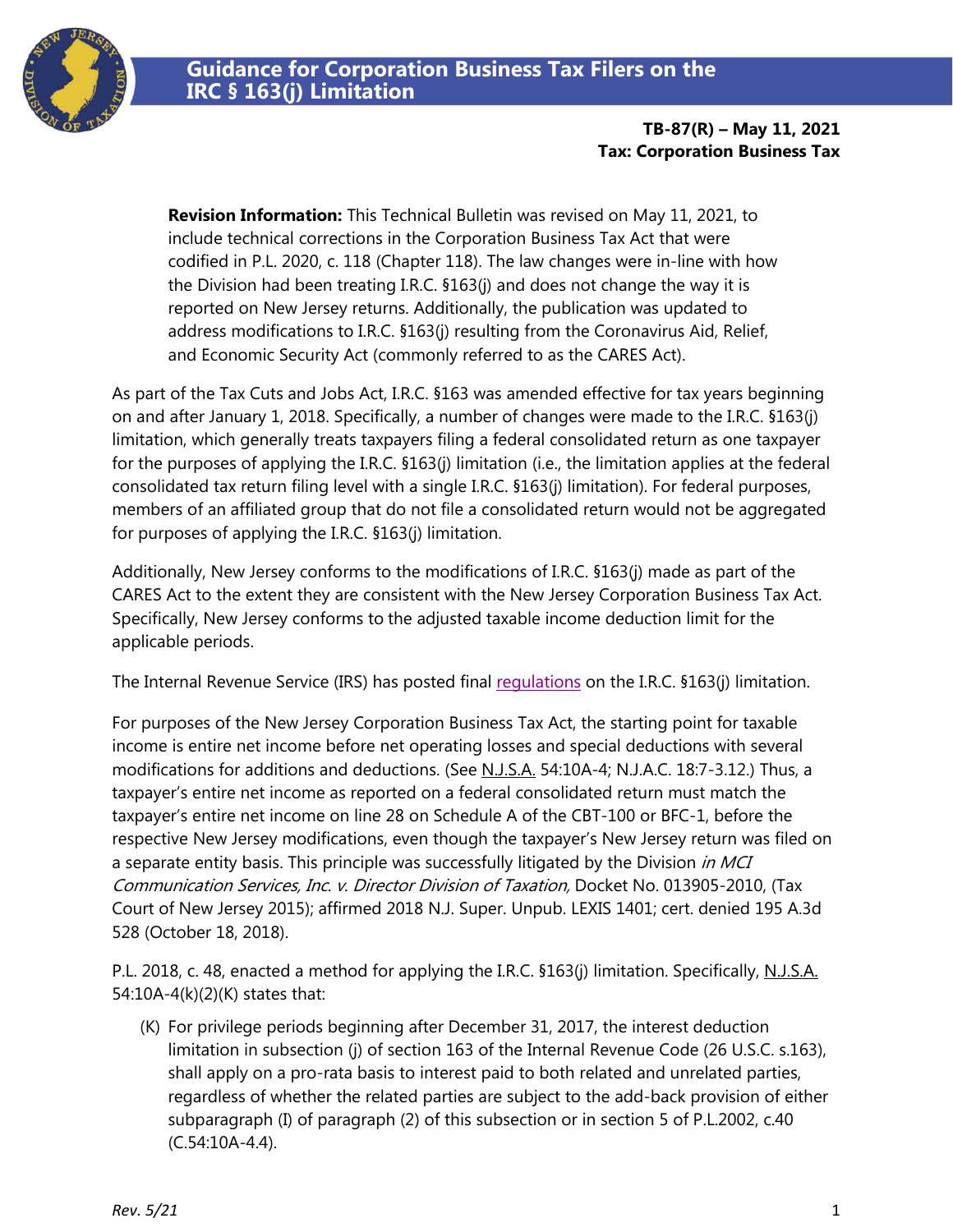N.J.S.A. 54:10A-4(k)(2)(K) made no modification to the overall calculation of the I.R.C. §163(j) limitation or the income that is reported on line 28 for federal purposes. Further, N.J.S.A. 54:10A-4(k)(2)(K) did not indicate that the taxpayer should apply the I.R.C. §163(j) limitation without regard as to whether the taxpayer was included on a federal consolidated return.

Therefore, the amount the taxpayer reported for federal purposes is the amount that must be reported for New Jersey purposes. This means that taxpayers will use the interest expense and interest income allocation methods adopted in the federal regulations as the pro-rata calculation for New Jersey purposes (N.J.S.A. 54:10A-4(k)(2)(K)) and any related party addbacks must be applied after the I.R.C. §163(j) limitation.

**Note:** The application of <u>N.J.S.A.</u> 54:10A-4(k)(2)(K) comes first before the application of <u>N.J.S.A.</u> 54:10A-4(k)(2)(I) and N.J.S.A. 54:10A-4.4.

N.J.S.A. 54:10A-4.6, which was amended by Chapter 118, states in relevant part:

- m. To the extent consistent with the Corporation Business Tax Act (1945), P.L.1945, c.162 (C.54:10A-1 et seq.), the federal rules and regulations governing consolidated return net operating losses and net operating loss carryovers shall apply to the New Jersey net operating loss carryover provisions under subsection h. of this section as though the combined group filed a federal consolidated return, regardless of how the members of the combined group filed for federal purposes.
- n. The principles and provisions set forth in federal regulations promulgated pursuant to section 1502 of the Internal Revenue Code (26 U.S.C. s.1502), shall apply to the extent consistent with the Corporation Business Tax Act (1945), New Jersey combined group membership principles, New Jersey combined unitary return principles, and regulations set forth by the director.
- p. This section shall apply to world-wide group elective combined returns and affiliated group elective combined returns in accordance with section 23 of P.L.2018, c.48 (C.54:10A-4.11). An election to file an affiliated group combined return shall be an election to treat all of the member's attributes and income as though they were from one unitary business.

## **New Jersey Separate Returns and the I.R.C. §163(j) Limitation**

Taxpayers that file separate New Jersey Corporation Business Tax returns but file a single federal consolidated return together are treated as one taxpayer for the purposes of applying the I.R.C. §163(j) limitation. Each taxpayer makes the adjustments required by  $N.J.S.A. 54:10A-4(k)(2)(I)$  and N.J.S.A. 54:10A-4.4, as applicable.

## **New Jersey Combined Returns and the I.R.C. §163(j) Limitation**

Taxpayers must use the same accounting method for New Jersey purposes that they use for federal purposes. However, taxpayers included as members on a New Jersey combined return may: 1) be from multiple federal consolidated returns; 2) be from partially the same federal consolidated return; 3) be from the same federal consolidated return; or 4) file separate federal returns. Furthermore, pursuant to N.J.S.A. 54:10A-4.6(n), the single federal consolidated return rule for purposes of I.R.C. §163(j) applies to New Jersey combined returns.

For purposes of applying I.R.C. §163(j) and N.J.S.A. 54:10A-4(k)(2)(K), the members included in a New Jersey combined return are treated as though they filed a single federal consolidated

…